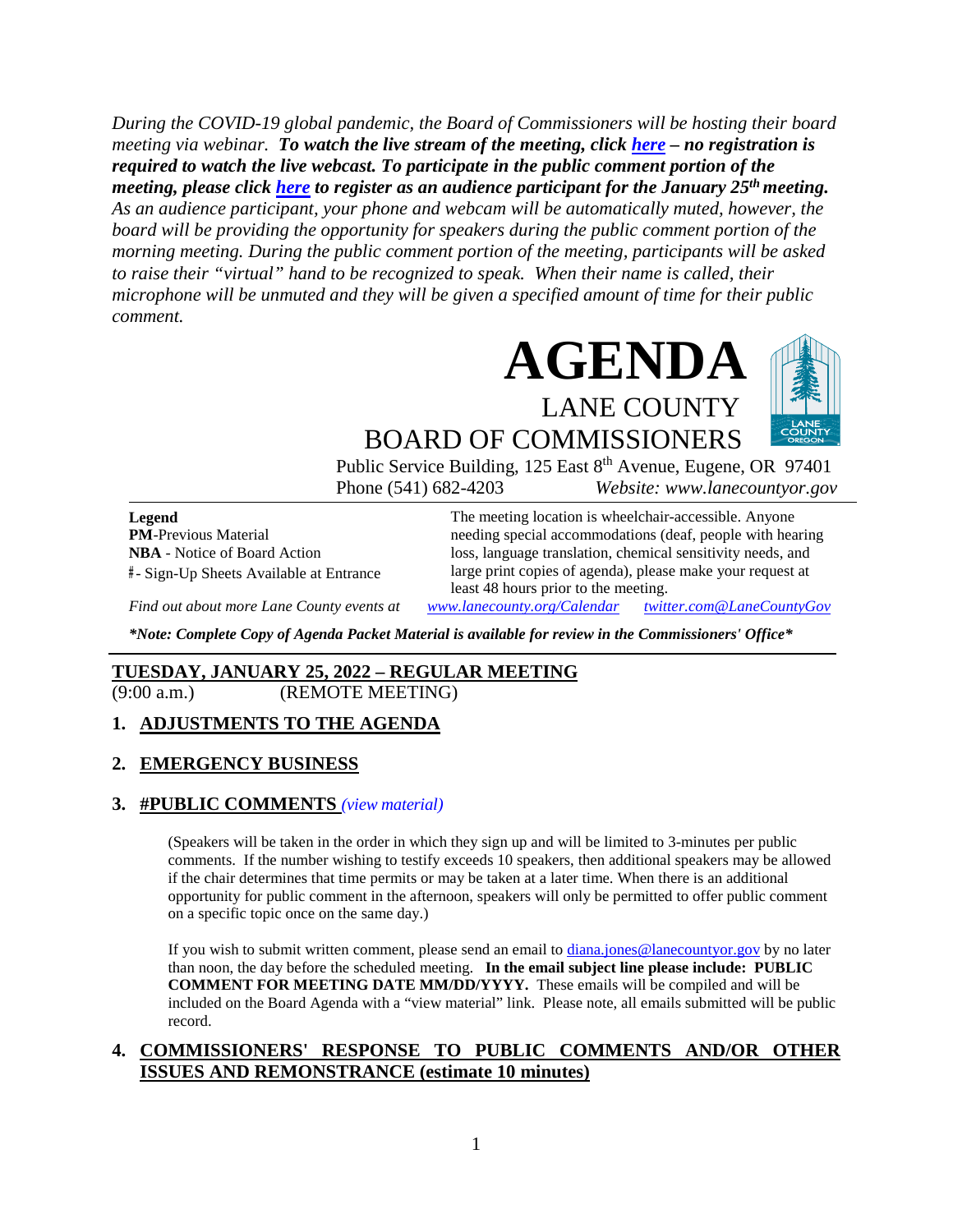## **Recess**

## **TUESDAY, JANUARY 25, 2022 – JOINT MEETING: BOARD OF HEALTH / BOARD OF COMMISSIONERS**

(Following Board of Commissioners Meeting) (REMOTE)

# **1. ADJUSTMENTS TO THE AGENDA**

#### **2. EMERGENCY BUSINESS**

# **3. COUNTY ADMINISTRATION**

DISCUSSION/ COVID-19 RESPONSE AND RECOVERY (Steve Mokrohisky, County Administrator; Steve Adams, Incident Commander; Dr. Jocelyn Warren, Public Health Manager) (estimate 45 minutes [15/30])

#### **4. Adjourn**

## **6. CONSENT CALENDAR**

(All items listed here are considered to be routine by the Board of Commissioners and will be enacted by one motion in the form listed below. There will be no separate discussion of these items. If discussion is desired, that item will be removed from the Consent Calendar and will be considered separately.)

BEGINNING OF CONSENT CALENDAR \* \* \* \* (estimate 2 minutes)

#### A. COUNTY ADMINISTRATION

- Approval of minutes: 1/11/2022 *(view [material\)](http://www.lanecountyor.gov/UserFiles/Servers/Server_3585797/File/Government/BCC/2022/2022_AGENDAS/012522agenda/T.6.A.1.pdf)*
- ORDER 22-01-25-01/ In the Matter Approving the Homes for Good Commissioner Thurston Term Extension. Jacob Fox, Executive Director, Homes for Good) *(view [material\)](http://www.lanecountyor.gov/UserFiles/Servers/Server_3585797/File/Government/BCC/2022/2022_AGENDAS/012522agenda/T.6.A.2.pdf)*
- ORDER 22-01-25-02/ In the Matter of Authorizing a Sale of County Owned Tax Foreclosed Real Property for \$19,675 to Denise Noice, Former Owner of Record, Map No. 17-06-29-30, Tax Lots 01800, 02800, 02900 and, 22525 Noti Loop, Noti, Oregon. (Kellie Hancock, Property Management Officer) *(view [material\)](http://www.lanecountyor.gov/UserFiles/Servers/Server_3585797/File/Government/BCC/2022/2022_AGENDAS/012522agenda/T.6.A.3.pdf)*
- B. PUBLIC WORKS
	- ORDER 22-01-25-03/ In the Matter of Approving Three Public Works Contracts and Amendments and Delegating Authority to the County Administrator to Execute the Approved Contracts and Amendments for R3 Consulting Group Inc., Expense in the amount of \$45,000; Eugene Water & Electric Board, Expense in the amount of \$500,000. Interstate Manufacturing, Inc., Expense in the amount of \$400,797.75 (Dan Hurley, Public Works Director) *(view [material\)](http://www.lanecountyor.gov/UserFiles/Servers/Server_3585797/File/Government/BCC/2022/2022_AGENDAS/012522agenda/T.6.B.1.pdf)*

END OF CONSENT CALENDAR \* \* \* \*

# **7. HEALTH & HUMAN SERVICES**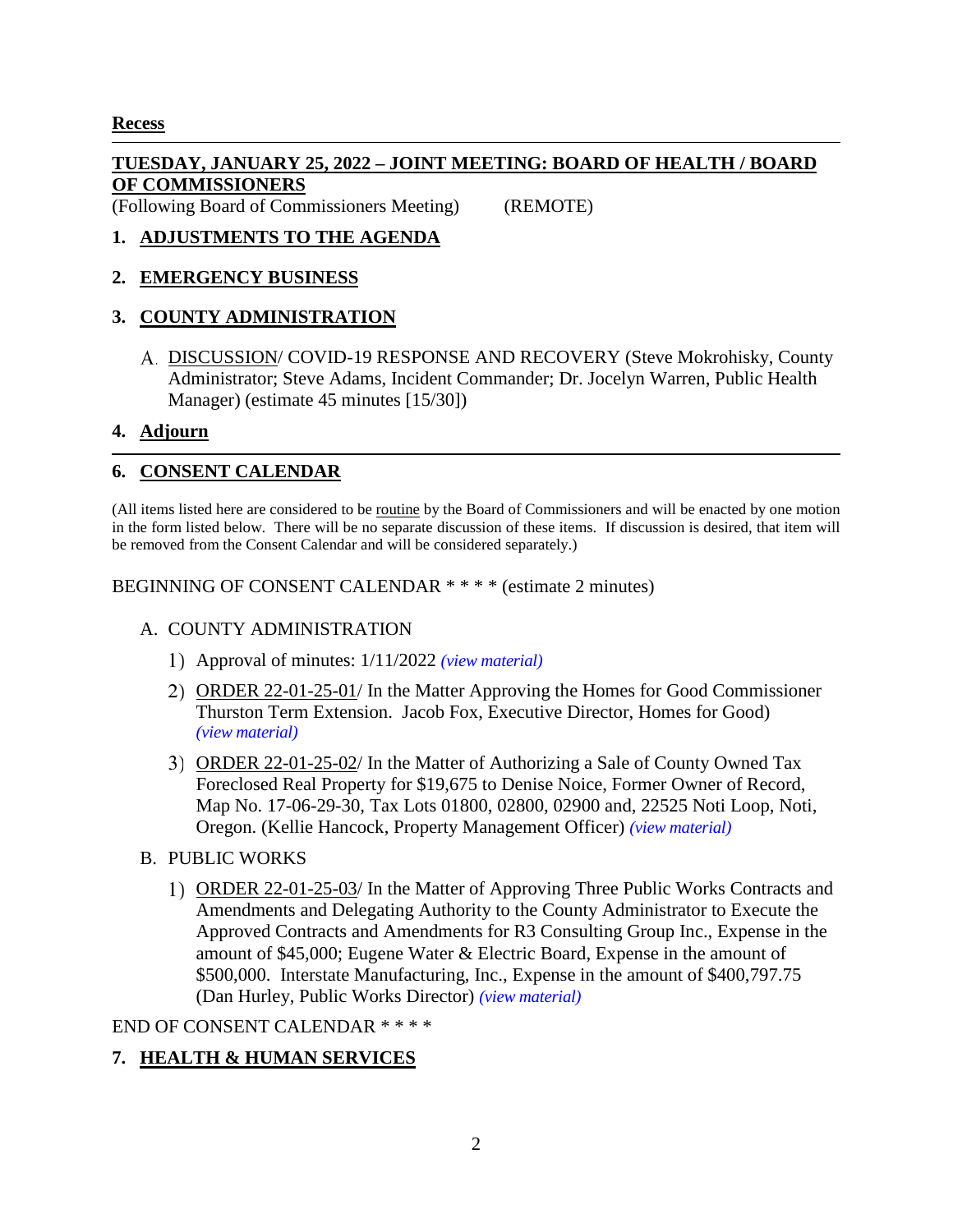A. DISCUSSION/ Status Update on Progress with Unhoused Population Initiatives. (Kate Budd, Program Manager; Sarai Johnson, Joint Shelter and Housing Strategist; Patence Winningham, Emergency Manager) (estimate 45 minutes [20/25]) *(view [material\)](http://www.lanecountyor.gov/UserFiles/Servers/Server_3585797/File/Government/BCC/2022/2022_AGENDAS/012522agenda/T.7.A.pdf)*

## **8. COUNTY COUNSEL**

A. Announcements

# **9. COUNTY ADMINISTRATION**

- A. Announcements
- **10. EXECUTIVE SESSION as per ORS 192.660** *(11:00 a.m., Time Certain)* (Remote Meeting)

# **11. OTHER BUSINESS**

# **12. Recess**

*During the COVID-19 global pandemic, the Board of Commissioners will be hosting their board meeting via webinar. To watch the live stream of the meeting, click [here](https://lanecounty.org/cms/One.aspx?portalId=3585881&pageId=7842434) – no registration is required to watch the live webcast. To participate in the afternoon public hearings portion of the meeting, please click [here](https://us06web.zoom.us/webinar/register/WN_yao9Yzj9RVOgAXY-rghm-w) to register as participant for the January 25th meeting.*

# **TUESDAY, JANUARY 25, 2022 – REGULAR MEETING**

(1:30 p.m.) (REMOTE MEETING)

# **13. HEALTH & HUMAN SERVICES**

A. SECOND READING AND PUBLIC HEARING / ORDINANCE 22-01/In the Matter of Amending Lane Code Chapter 9 to Improve Enforcement of Laws and Regulations that Govern the Retail Sale of Tobacco Products and Inhalant Delivery Systems. (PM & NBA 1/11/2022) (Eve Gray, Director; Dr. Jocelyn Warren, Public Health Manager; Dr. Elisabeth Maxwell, Prevention Section Supervisor) (estimate 45 minutes [25/20]) *[\(view1/11/22](http://www.lanecountyor.gov/UserFiles/Servers/Server_3585797/File/Government/BCC/2022/2022_AGENDAS/011122agenda/T.7.A.pdf) material)*

# **14. PUBLIC WORKS**

- A. SECOND READING AND PUBLIC HEARING/ ORDINANCE NO. 22-02/ In the Matter of Amending Lane Code Chapters 2, 5, 6, and 9 to Modernize and Update General Organization Functions, Procedures, and Processes, and Adopting a Severability Clause. (PM & NBA 02/04/2020, 1/11/2022) The Proposed Amendments May Affect Enforcement, Noise, Illicit Discharge, Nuisance, and Accelerated Redemption Rules and Regulations. (Lindsey Eichner, Principal Planner; Anne Davies, LCOG Consultant; Mauria Pappagallo, County Water Resources Coordinator) (estimate 45 minutes [15/30]) *[\(view1/11/22](http://www.lanecountyor.gov/UserFiles/Servers/Server_3585797/File/Government/BCC/2022/2022_AGENDAS/011122agenda/T.12.A.pdf) material) (view [flow chart\)](http://www.lanecountyor.gov/UserFiles/Servers/Server_3585797/File/Government/BCC/2022/2022_AGENDAS/012522agenda/T.14.A.pdf)*
- B. ORDER 22-01-25-04/ In the Matter of Amending Chapter 5 of the Lane Manual to Update Administrative Enforcement and Penalties. (PM & NBA 02/04/2020, 01/11/2022)